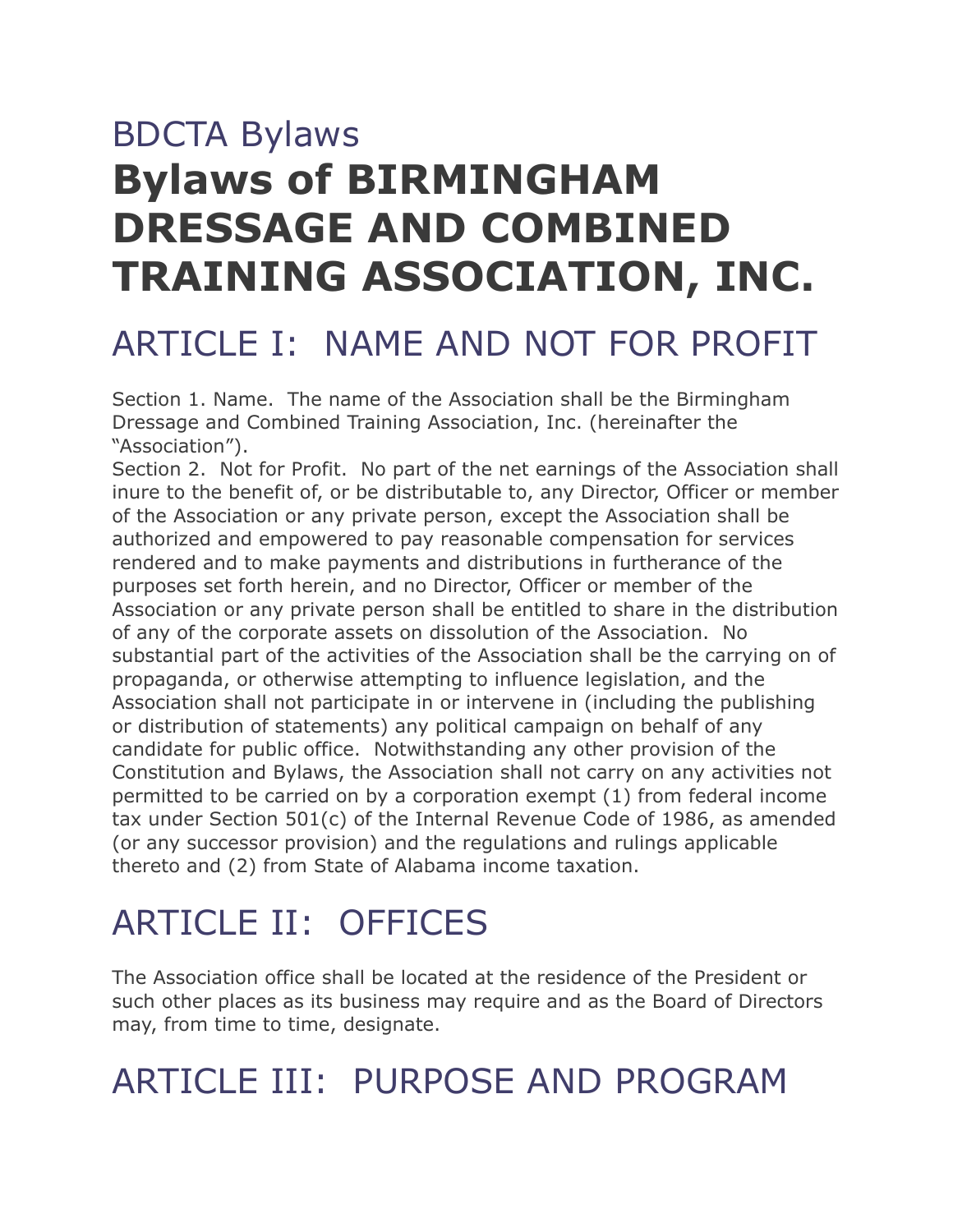Section 1. Purpose. The purpose of the BIRMINGHAM DRESSAGE AND COMBINED TRAINING ASSOCIATION, INC. shall be to further the art of classical dressage and combined training. Dressage as an equitation art is intended to create an athletic horse, calm, supple and keen, and in a state of perfect understanding with the rider. Dressage and Combined Training encourage the total development of the equine athlete, on the flat and over fences.

Section 2. Program. The program of the Association shall be educational at through a framework of clinics, teaching and judging forums and horse shows, all with the intention of further promoting a better understanding among the individual horse and rider and the general public.

Section 3. Organizational Affiliations. The Association shall maintain an affiliation with the United States Dressage Federation ("USDF") or its successor, the United States Eventing Association (USEA") or its successor, and such other organizations as are determined by the Board of Directors to be in keeping with the purpose of the Association.

### ARTICLE IV: POWERS OF THE ASSOCIATION.

The powers of the Association shall be exercised by or under the direction of the Board of Directors and shall include, but not be limited to the powers enumerated below.

1. To have and exercise any and all of the powers specifically granted in the Alabama Nonprofit Corporation Act, none of which shall be deemed to be inconsistent with the nature, character or objectives of this Association and none of which are denied to it by the Constitution and Bylaws.

2. To receive and administer funds for the purposes set forth in Article III hereof and for no other purpose, and to that end to take and hold by contract, agreement, bequest, devise, gift, purchase or lease, either absolutely or in trust for such objectives and purposes or any of them, any property, real, personal or mixed, without limitation as to amount or value, except such limitation, if any, as may be imposed by law; to sell, convey and dispose of property for any of the aforementioned purposes, without limitation except such limitations, if any, as may be contained in the instrument under which such property is received.

3. The Association may accumulate income in such amounts and for such times as are permissible without penalty under the Internal Revenue Code and the applicable laws of the State of Alabama for the sole purpose of engaging in the activities described in Article III above.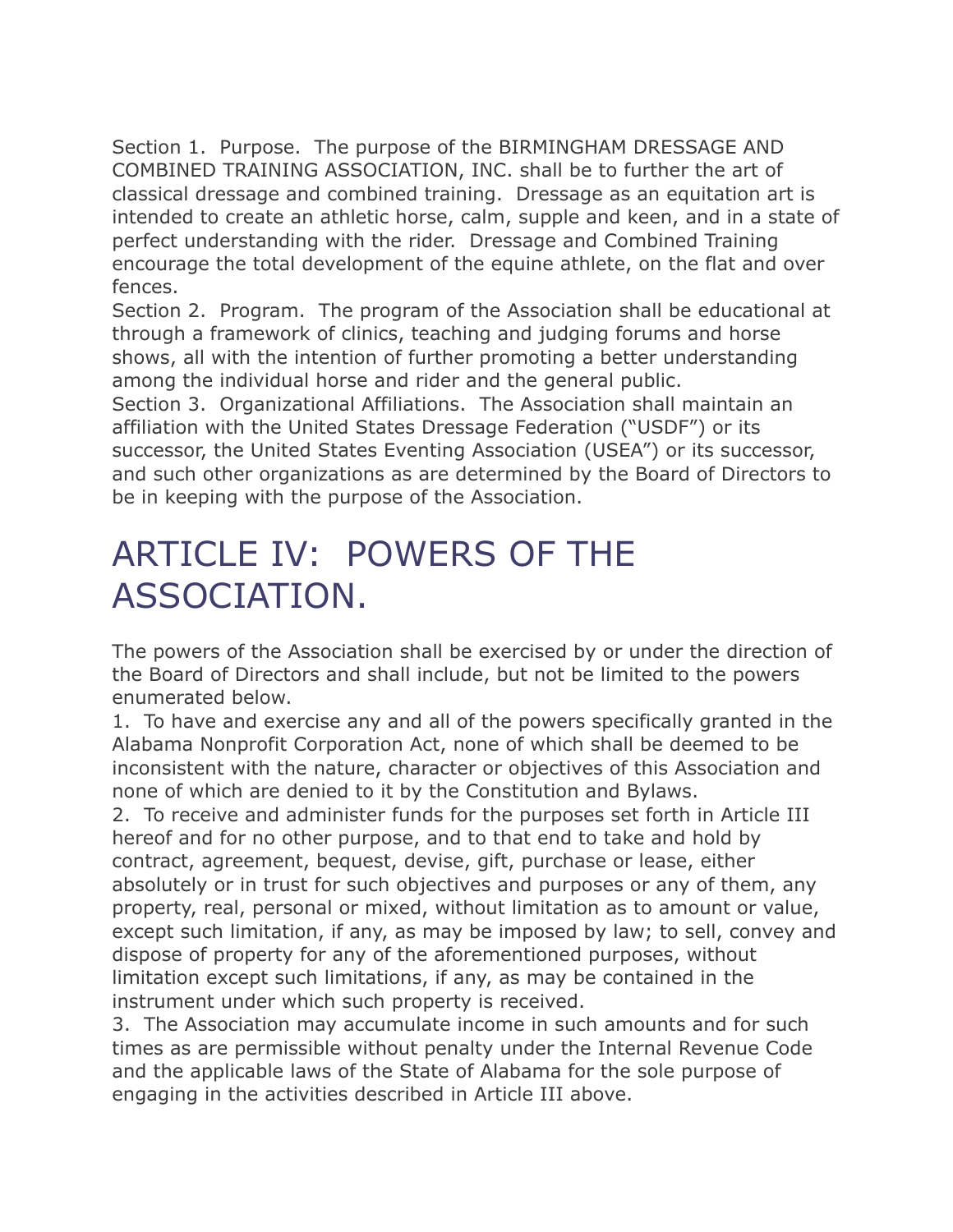4. To elect or appoint officers, employ and pay employees of the Association and from time to time to suspend or dismiss the same.

5. To enter into all such negotiations and contracts and rescind and vary all such contracts and execute and do all such acts, deeds and things in the name and on behalf of the Association as the Board of Directors may consider expedient for, or in relation to, any of the matters aforesaid or otherwise for the purpose of the Association.

6. To receive from any person or corporation who may desire to further the objectives of the Association, gifts of money or property of every nature whatsoever and whether real or personal, movable or immovable and wheresoever situated.

7. To make adequate and fair rules and regulations governing the various activities of the Association and to enforce the same for the common benefit. 8. To do all such things as are necessary for or incidental to the carrying on of the ordinary business of the Association.

9. To do all such things as are, in the opinion of the Board of Directors, incidental or conducive to the attainment of any or all of the objectives of the Association.

NOTWITHSTANDING ANY OTHER PROVISION OF THESE BYLAWS, NO DIRECTOR, OFFICER, EMPLOYEE, MEMBER OR REPRESENTATIVE OF THE ASSOCIATION SHALL TAKE ANY ACTION OR CARRY ON ANY ACTIVITY BY OR ON BEHALF OF THE ASSOCIATION NOT PERMITTED TO BE TAKEN OR CARRIED ON BY AN ORGANIZATION EMEMPT UNDER SECTION 501(C) OF THE INTERNAL REVENUE CODE OF 1986, AS AMENDED, AND THE REGULATIONS AND RULINGS APPLICABLE THERETO, AS THE SAME MAY NOW EXIST OR BE HEREAFTER AMENDED.

### ARTICLE V: MEMBERSHIP

Section 1. Classes of Membership.

There shall be three classes of membership: Senior members, Junior members and Family members. The qualifications for membership are as follows:

a) Senior Members shall consist of all persons eighteen (18) years and over with an active interest in, and a commitment to, the purpose of the Association as described in ARTICLE II above, and whose dues and fees are fully paid and who are in good standing with the Association under this Constitution. A Senior Member is a voting member of the Association. b) Junior Members shall consist of all persons under eighteen (18) years of age (as of January 1 of the current membership year) with an active interest in, and a commitment to, the purpose of the Association as described in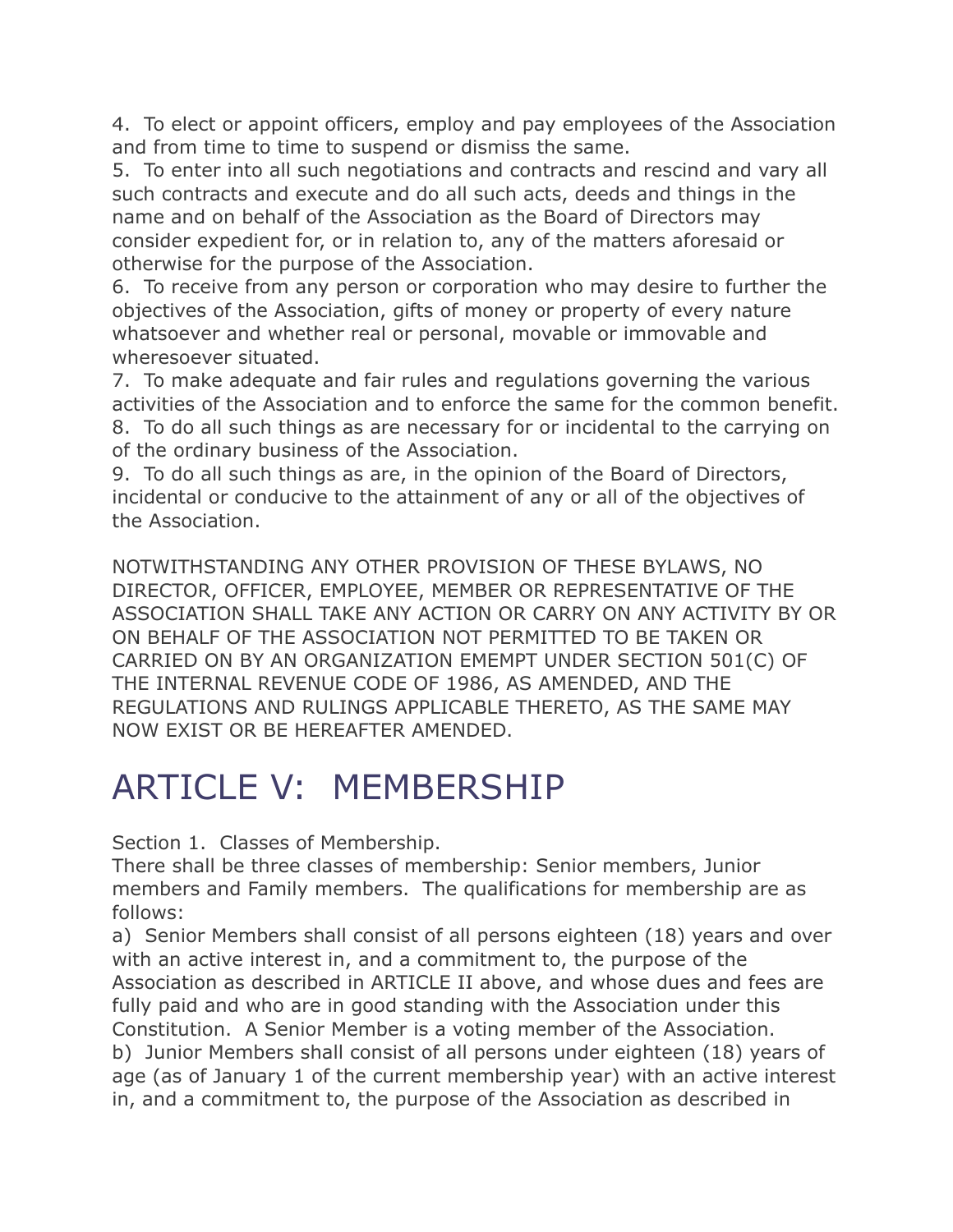ARTICLE II above, and whose dues and fees are fully paid and who are in good standing with the Association under this Constitution. A Junior Member is not a voting member.

c) Family Members (to include spouses and parents or guardians of children living at home) shall consist of all persons with an active interest in, and a commitment to, the purpose of this Association as described in ARTICLE II above, and whose dues and fees are fully paid and who are in good standing with the Association under this Constitution. Family Members shall have two votes (unless the second member under the Family Membership is a Junior and not eligible to vote.)

Section 2. Meetings of Members.

a) Annual Meeting. The President shall call one (1) Annual General Membership Meeting per year of the General Membership. This meeting shall be held at a time and place designated by the President and at least ten (10) days written notice of said meeting shall be given to the membership.

b) General Meetings. General Meetings of Members may be called by the President or the Board of Directors at any time. At least ten (10) days written notice of the time and place of such special meeting shall be given to the membership.

c) Quorum. A quorum for any Annual or General Meeting shall be twenty (20%) percent of the Senior and Family Members in good standing and entitled to vote as of the date of the meeting. A majority of the quorum voting in person or by proxy shall be sufficient to transact any business of the Association.

### ARTICLE VI: MEMBERSHIP DUES AND **ASSESSMENTS**

Section 1. Annual Dues. Annual dues shall be established by the Board of Directors and the Board of Directors shall cause the amount of each class of dues to be published in the Association Newsletter.

Section 2. Failure to Pay Dues. Members who have not paid their dues within thirty (30) days following notice that such dues are due shall be deemed not in good standing with the Association. However, immediately upon payment of dues, the member shall be deemed in good standing with the Association.

Section 3. Members Only Events. Participation in Association sponsored activities that are for members only is allowed only for individuals whose current year's dues and fees are fully paid as of the date of the event.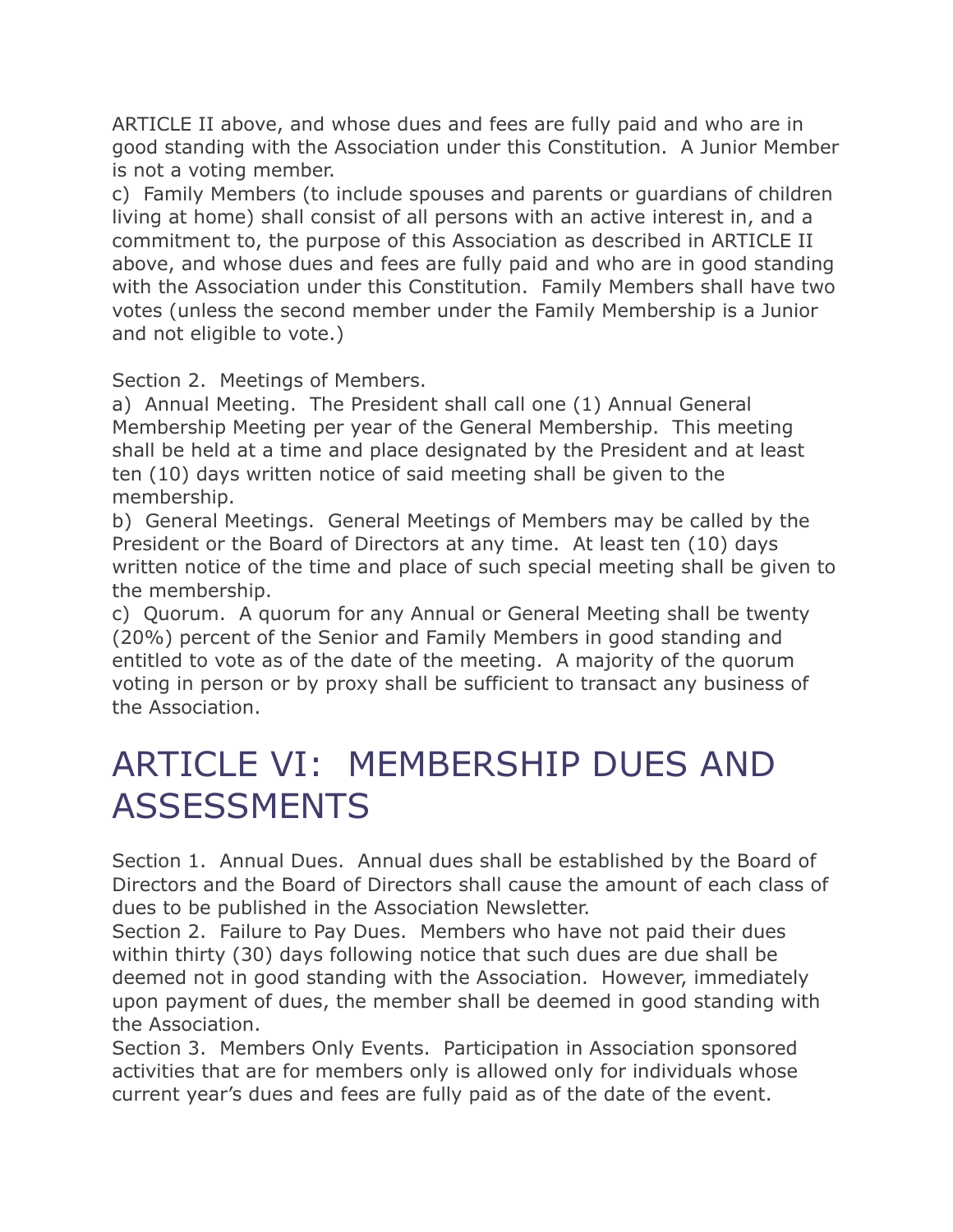### ARTICLE VII: OFFICERS AND BOARD OF **DIRECTORS**

Section 1. Number and Qualifications of Officers and Directors. The Officers of the Association shall be the President, Vice President-Dressage, Vice President-Combined Training, Secretary and Treasurer. The Board of Directors shall consist of the current Officers of the Association. All Officers and Directors shall be over the age of eighteen (18) and shall be Senior or Family Members in good standing with the Association at the time of election.

Section 2. Term of Office. Officers and Directors shall be elected annually at the Annual Meeting of Members and shall serve for a term of one year or until the next Annual Meeting of Members.

Section 3. Procedure for the Election of Officers and Directors. Officers and Directors shall be elected at the Annual Meeting of Members. A written slate of nominees for positions of Officers and Directors shall be provided to the Membership entitled to vote at least thirty (30) days before the date of the Annual Meeting of Members. Voting may be in person or by written proxy in form as approved by the Board of Directors. The positive vote of a majority of the Members voting shall suffice to elect any Officer or Director. Section 4. Meetings of Board of Directors. The Board of Directors shall meet at least quarterly at a time and place designated by the President. At least twenty-one (21) days written notice of such meeting shall be given to Officers, Directors and Members of the Association. All meetings of the Board of Directors shall be open to the membership. In the event that a number of members of the Association equal to or greater than a quorum of members is present at any meeting of the Board of Directors, that meeting of the Board of Directors shall automatically be converted into a General Membership Meeting, and the Members present may vote on any matter of business presented to such meeting. Individual members shall be entitled to address the Board on any matter before the Board or on any matter of concern to such member.

Section 5. Quorum of the Board of Directors. A majority of the Board of Directors shall be a quorum for the transaction of business. Presence in person or by written proxy in form as approved by the Board of Directors shall be presence in person for the purpose of determining a quorum. Section 6. Duties of the Board of Directors. The Board of Directors shall be responsible for the conduct of business of the Association in accordance with the Bylaws.

Section 7. Duties of Officers.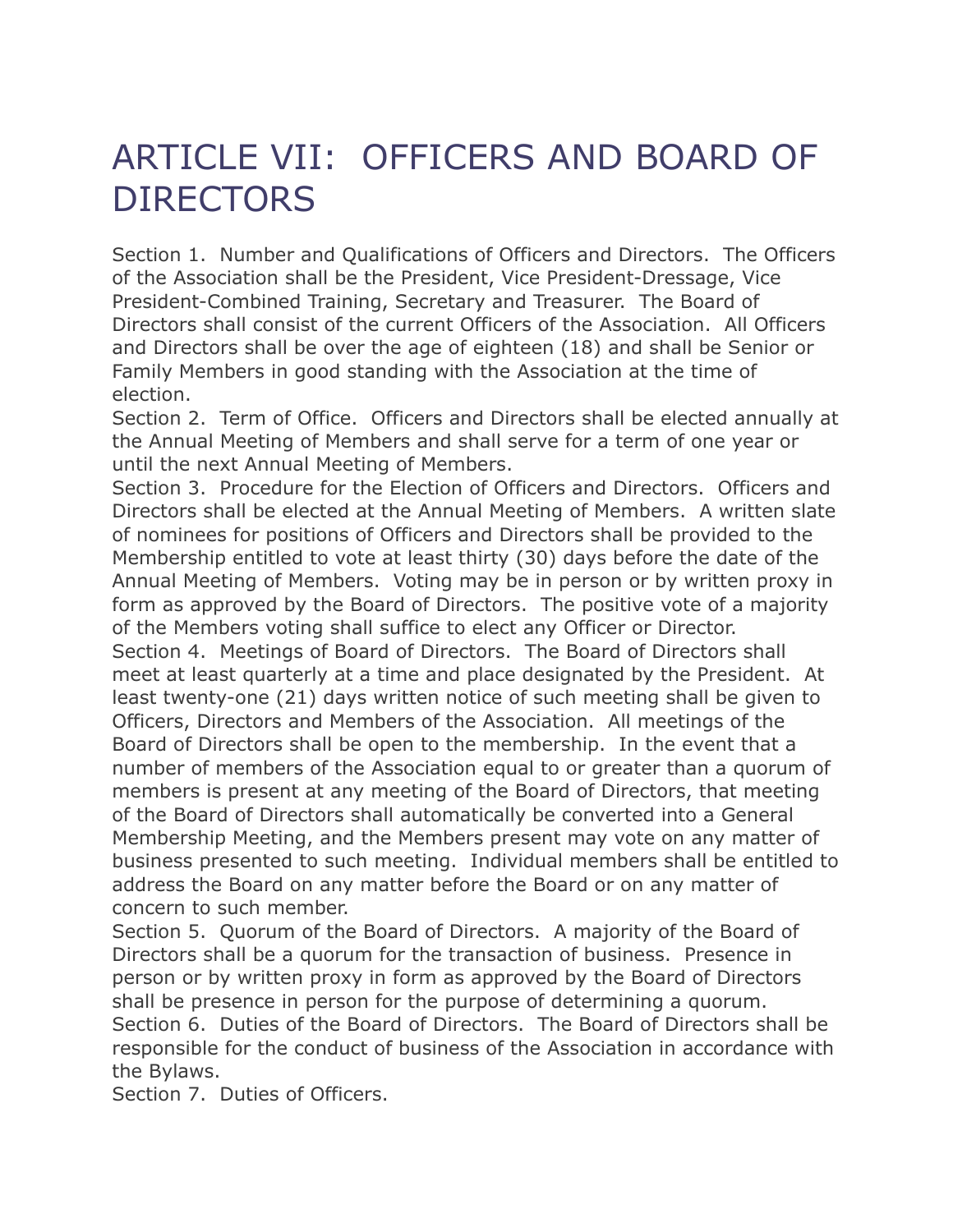a) President. The President shall officiate at all meetings of the Board of Directors and the Membership. The President shall maintain all Association books and records, sign all contracts, appoint all Committee members and Committee Chairs, serve ex-officio on all committees, and perform such other duties as shall be assigned by the Board of Directors.

b) Vice President-Dressage. The Vice President-Dressage shall exercise the duties of the President during the President's absence or inability to act. The Vice President-Dressage shall perform such other duties as shall be assigned by the Board of Directors. The Vice President-Dressage shall be primarily responsible for liaison with the USDF and such other Dressage Organizations as the Board of Directors shall direct.

c) Vice President-Combined Training. The Vice President-Combined Training shall be primarily responsible for the Combined Training activities of the Association and shall act as liaison to the USEA and such other Combined Training Organizations as the Board of Directors shall direct.

d) Treasurer. The Treasurer shall have custody and control of all funds of the Association and shall receive, deposit and/or disburse the same under the direction of the Board of Directors. The Treasurer shall maintain a bank account at an institution acceptable to the Board of Directors. The Treasurer shall keep accurate statements of account and report on the financial condition of the Association at each Board of Directors Meeting and at each Membership Meeting. The statements of account of the Association shall be open to members of the Board of Directors during normal business hours, upon reasonable written notice to the Treasurer.

e) Secretary. The Secretary of the Association shall record minutes of the meetings of the Board of Directors and the Membership and shall provide a copy of these minutes to the Newsletter Editor. The Secretary shall sign such instruments as may require the signature of the Secretary and perform such other duties as shall be assigned by the Board of Directors. Section 8. Vacancies. Any vacancy of a position of Officer or Director shall be filled by the Board of Directors by appointment at its meeting immediately following the creation of such vacancy.

### ARTICLE VIII: COMMITTEES

Section 1. Executive Committee. The Executive Committee shall be composed of the President, the Vice President-Dressage, the Vice President-Combined Training, the Treasurer, the Secretary and the former President. The Executive Committee shall handle such business as shall come up between Board of Directors Meetings. All actions of the Executive Committee shall be ratified by the Board of Directors at the meeting immediately following such actions.